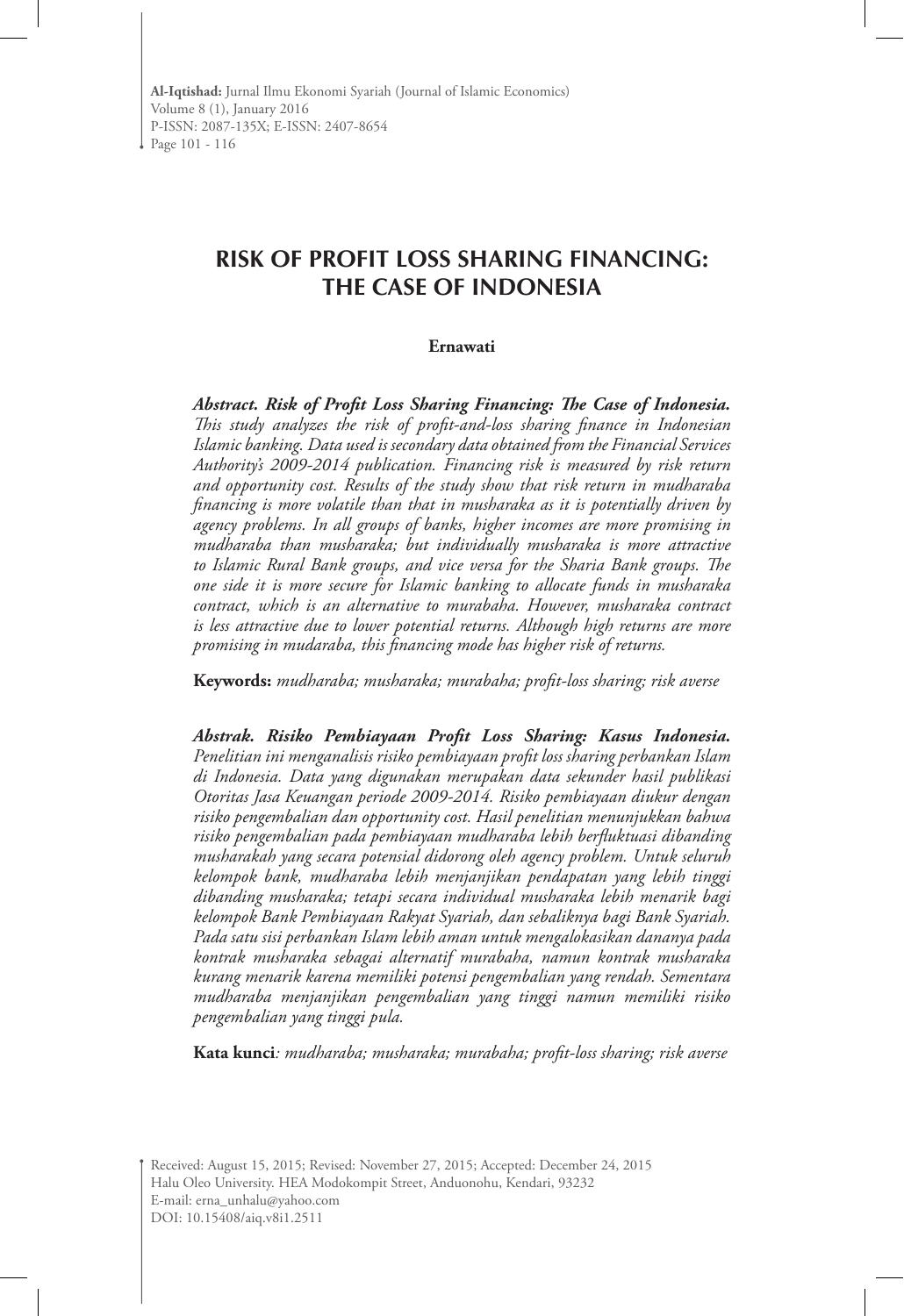# **Introduction**

Islamic banking refers to a system of banking that is consistent with the principles of Islamic law (Sharia). Sharia prohibits the interest charges (*riba*) for the lending and accepting of money. Islamic banking actually promotes the concept of profit and loss sharing. There are two types of Islamic bank operating in Indonesia presently: Sharia Bank (Sharia Commercial Bank and Sharia Business Unit) and Islamic Rural Bank. Sharia Commercial Bank (Bank Umum Syariah, BUS) is a Islamic bank providing services in the transaction of payments. Sharia Business Unit (Unit Usaha Syariah, UUS) is a work unit of a conventional commercial bank that conduct business activities based on Sharia principles. Islamic Rural Bank (Bank Pembiayaan Rakyat Syariah, BPRS) is Islamic bank which do not provide services in the transaction of payment.

Islamic banking still has a relatively low share in Indonesia banking industry, with only about 5 percent. However, there has been a significant growth over the last five years. In Data from the Financial Services Authority (Otoritas Jasa Keuangan, OJK) indicates that in December 2014 the number of third party funds (*dana pihak ketiga*, DPK) customers rose to nearly 10 million new accounts in the Sharia Bank, and the number of DPK deposit accounts increased from 4.5 million in 2009 to 14.4 million in 2014. Along with the increase in deposits, there was also an increase in the Sharia Bank financing, as indicated by 3.8 million funding requests that they serve, which is a huge number compared to 800 thousand financing requests that the finances were able to serve in 2009. Increased financing also occurs in BPRS, which in 2014 served twice the number of customers demanding financing in 2009.

|                            | Indikator                    | 2008  | 2009  | 2010  | 2011  | 2012  | 2013  | 2014  |
|----------------------------|------------------------------|-------|-------|-------|-------|-------|-------|-------|
|                            | Sharia Commercial Bank (BUS) |       |       |       |       |       |       |       |
|                            | Number of Bank               | 5     | 6     | 11    | 11    | 11    | 11    | 12    |
|                            | Number of Office             | 581   | 711   | 1,215 | 1,401 | 1,745 | 1.998 | 2.151 |
| Sharia Business Unit (UUS) |                              |       |       |       |       |       |       |       |
|                            | Number of Bank               | 27    | 25    | 23    | 24    | 24    | 23    | 22    |
|                            | Number of Office             | 241   | 287   | 262   | 336   | 517   | 590   | 320   |
|                            | Islamic Rural Bank (BPRS)    |       |       |       |       |       |       |       |
|                            | Number of Bank               | 131   | 138   | 150   | 155   | 158   | 163   | 163   |
|                            | Number of Office             | 202   | 225   | 286   | 364   | 401   | 402   | 439   |
|                            | <b>Total Office</b>          | 1,024 | 1,223 | 1,763 | 2,101 | 2,663 | 2,990 | 2,910 |

Table 1. The Islamic Banking Network

Source: OJK (2015)

http://journal.uinjkt.ac.id/index.php/iqtishad DOI: 10.15408/aiq.v8i1.2511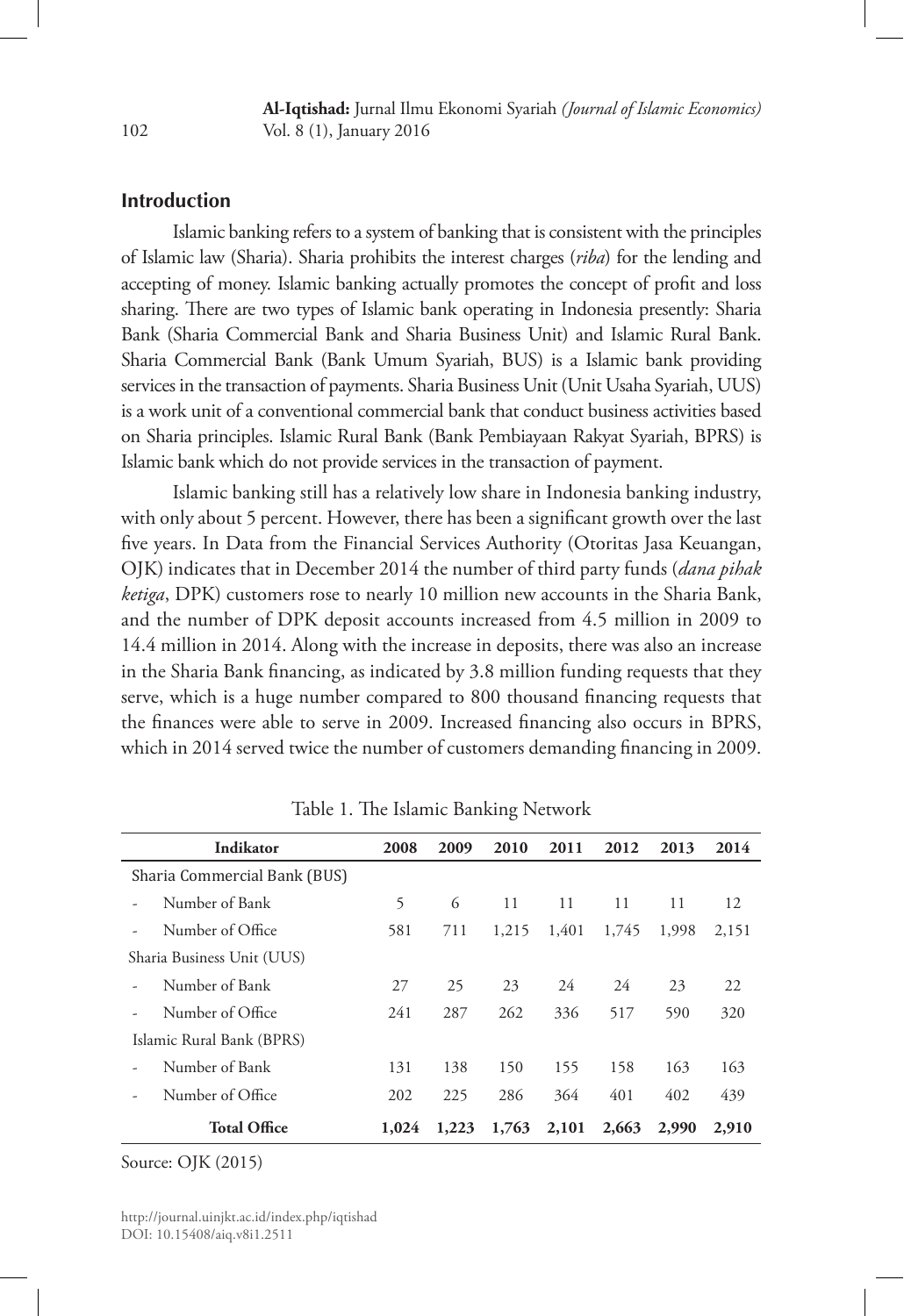**Ernawati:** Risk of Profit Loss Sharing Financing 103

As can be seen on Table 1, the network of BUS and BPRS branches has also increased. The number of BUS was relatively stagnant from 2010 to 2013, where as the UUS experienced a declining trend. Similarly, the number of their offices has been declining sharply since 2012.

Data obtained from the OJK (2015) show that over the last five years Islamic banking assets has grown by an average of 33 percent. BUS and UUS assets have increased almost five-fold since 2009; while BPRS assets multiplied by 3.4-fold. Asset grow this certainly sourced from either debt or capital and the creation of new sources of revenue for Islamic banking. However, from the aspect of financing allocation it appears to be less encouraging since the financing disbursed only relied on one type, namely *murabaha*, a mode of cost plus sales financing; while other modes of profit-and-loss sharing, namely *mudharaba* and *musharaka*, leases or *ijara*, and loan or *qardh*, only contributed insignificantly to the total finance. As for the Sharia Bank, the average proportion of *murabaha*  financing in 2014 was nearly 60 percent, whereas for the BPRS it reached to more than 80 percent.

The tendency of financing allocation in the *murabaha* of Islamic banking is not without reason. The *murabaha* is a cost plus sales financing, where the purchaser (debtor) promise to purchase at a price which includes the cost of the purchase plus a pre-agreed profit. Thus, *murabaha* is risk-free. The other sides, profit and loss sharing (PLS) contract in Islamic banking is sourced from *mudharaba* and *musharaka*. The *mudharaba* is a profit-sharing agreement that fund owner (investor) provides capital to entrepreneurs (*mudharib*) on condition that profits generated will be divided among the parties according to specified agreement. In the event of a loss due to normal process of business, the losses was borne entirely by the capital owner. However, if a loss is due to the manager's negligence and fraud, then the entrepreneurs is fully held responsible for the loss. The *musharaka* involves a partnership between two parties who both provide capital towards the financing of new or established projects. Both parties share the profits on a pre-agreed ratio, allowing managerial skills to be remunerated, with losses being shared on the basis of equity participation (El Massah and Al-Sayed, 2013).

The differences in the types of the financing (portfolio) imply a difference in risks. The fund managers will prefer a financing that promises low risks but high profit. They will take into account potential profit or desirable profit rate and the relative income levels of various types of financing. A comparison of the relative income levels in different types of financing termed as opportunity cost. Where as a comparison between the level of desirable profit and the level of real income is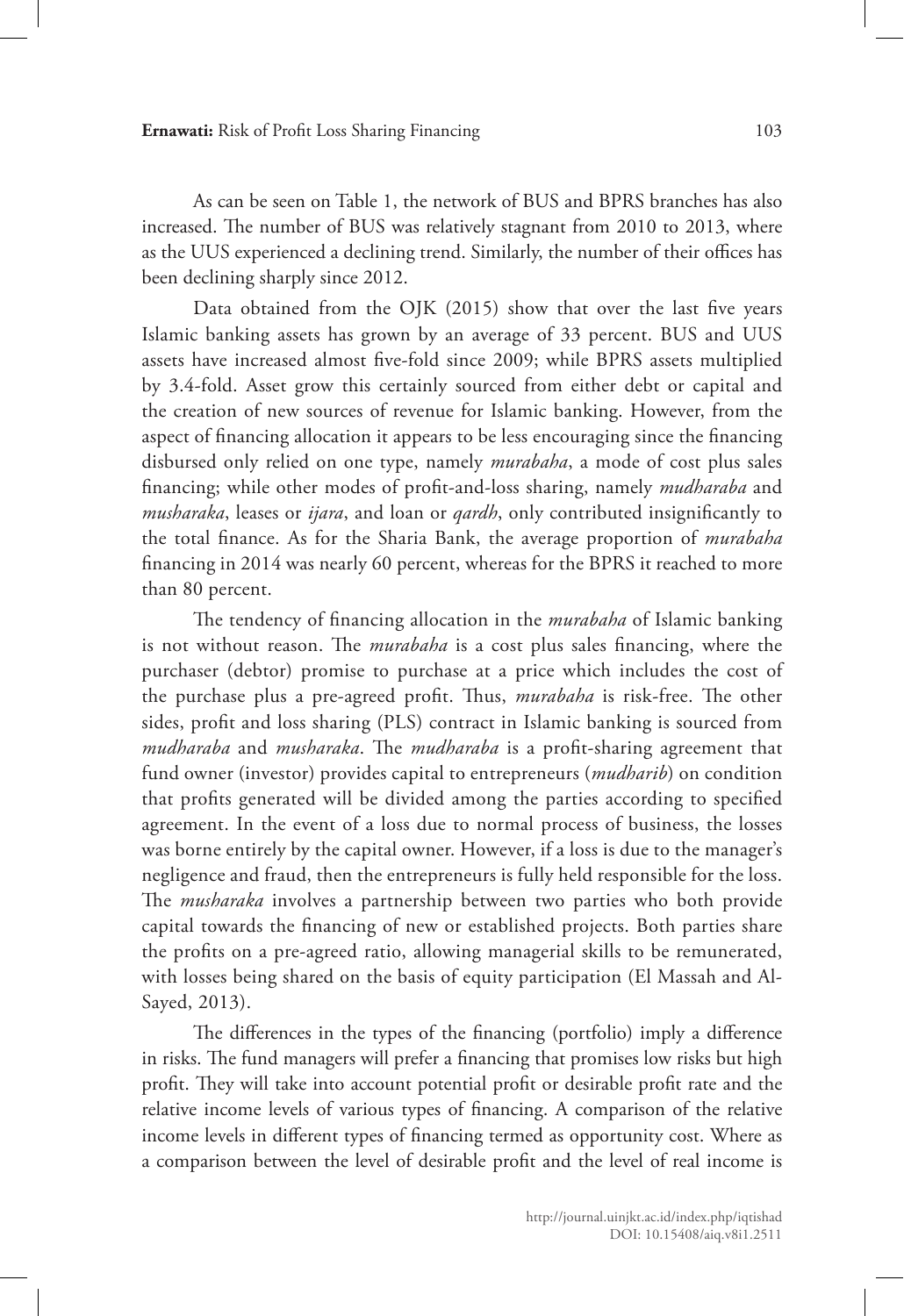called expected profit. Markowitz (1959) was studied a linkage between financing portfolio and risk in the context of expected utility theory. Studies on Islamic banking risks have been conducted by several researchers, but they generally focused on credit risk (Abusharbeh, 2014; Said, 2013; Misman, 2012; Arifin and Tafri, 2014); liquidity risk (Said, 2013; Muhammad et al, 2011; Ahmed et al, 2011; Arifin and Tafri, 2014); operational risk (Said, 2013; Marliana, et al, 2011); management risk (Arifin, et al; 2009; Al-Tamimi and Al-Mazrooei, 2007). There is a paucity in the study of financing risks in the context of expected utility, and opportunity cost between *murabaha* and PLS financing.

This study is an attempt to examine the risk of profit loss sharing (PLS) financing in the context of expected utility in Indonesian Islamic banking. It attempts to reveal the natural risk *musharaka* and *mudharaba* financing; and between type of banks (*Sharia* and Islamic Rural Bank). This paper is justified on the following reasons. (1) It provides an important point for research involving the risk of PLS financing of Indonesian Islamic banking industry. (2) It is one of the first empirical studies that use opportunity cost (PLS financing against murabaha financing) to examine risks of Islamic banks in Indonesia. (3) The empirical results of this study could help Indonesian Financial Service Authority in providing solutions for the lack of participation in PLS financing. Relatively few Islamic banking literatures evolved study of risk in expected utility context which may make a strong contribution to the area of Islamic banking. Significantly, this research has a new contribution in filling the gap of previous literatures to manage risk taking behaviour of Islamic banking.

The reminder of this article is organized as follows. The next section explores the literature of the study. The third section describes research methodology. The fourth section analyzes the data variables and the implications. Moreover, the final part concludes the research.

## **Literature Review**

The type of contract in Islamic banking can be categorized into contract for profit and non profit. Islamic banking recognizes the profit contract consits profit loss sharing and non profit loss sharing. The profit loss sharing contract refers to a type of financing that has uncertain returns such as *mudharaba* and *musharaka*, whereas non sharing contract is applicable to a type with more certain returns, such as cost plus sales and lease. Included in the cost plus sales contract are *murabaha*, *salam* and *istishna,* whereas lease mode includes *ijara* contract. The *murabaha* is a term of Islamic fiqh which means a specific form of trading when the seller said the acquisition cost of the goods and other charges incurred for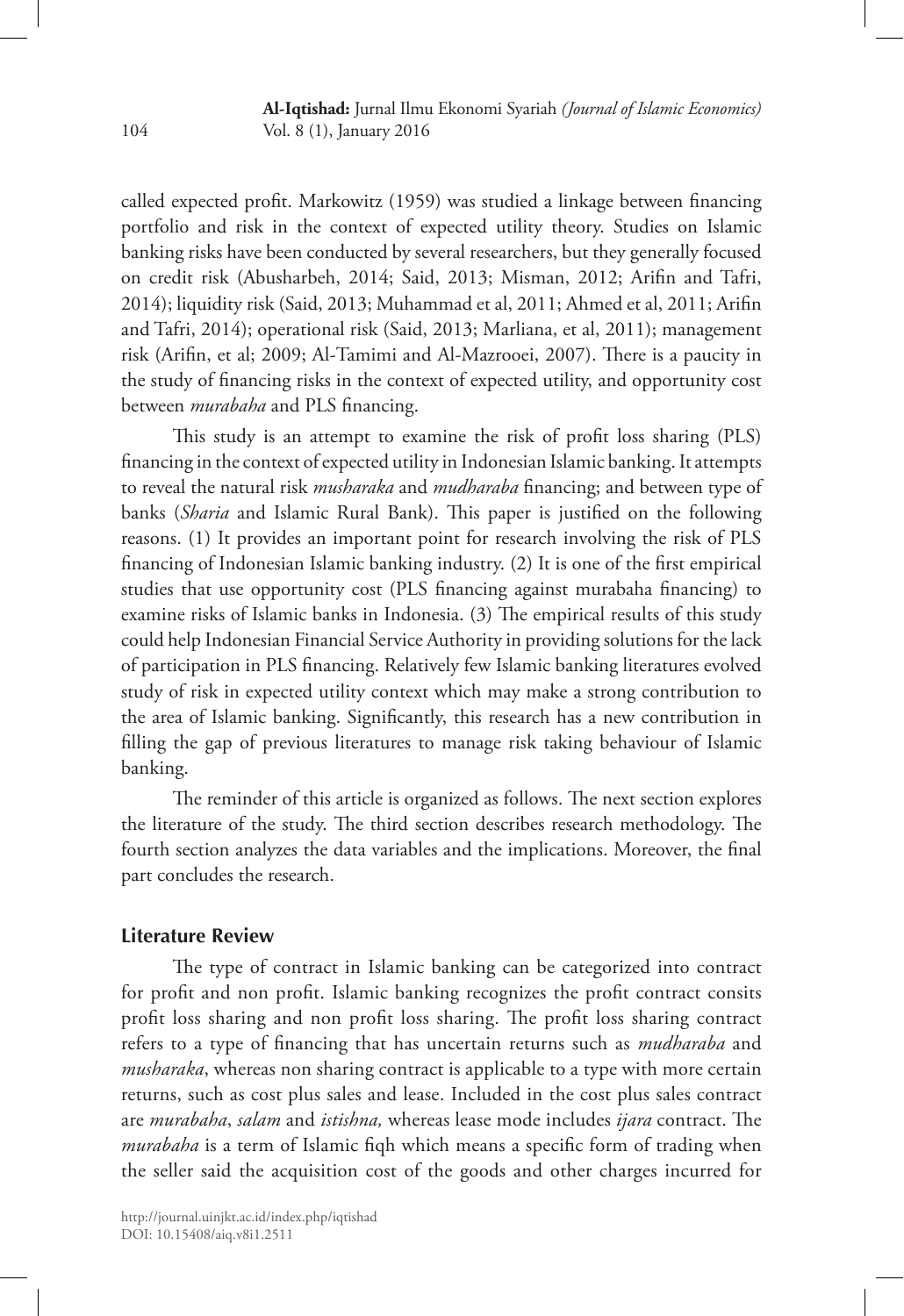acquiring goods and margin of the desired (Ascarya, 2006). The mudharaba is a profit sharing contract, with one party providing 100 per cent of the fund to invest and the other party (the mudarib). The musharaka involves a partnership between two parties who both provide fund of new or established business. Both parties share the profits on a pre-agreed ratio, with losses being shared on the basis of equity participation. One or both parties can undertake management of the business.

Thus, naturally both *mudharaba* and *musharaka* financing are highly risky, causing banks' inclination to avoid them, or to adopt a risk-averse attitude towards the financing, which inevitably result in financing concentrated in *murabaha*. Chapra (2007) expresses his views that the share of PLS modes is so far relatively small in the financing operations of Islamic banks, and that of sales-based modes is predominantly high. Chapra (2007) emphasizes that the socioeconomic benefits of the prohibition of interest may not be realized fully until the share of PLS modes rises substantially in total financing. Khan and Bhatti (2008) considers that the PLS system is the heart of Islamic financial intermediation

Abid (2014) conclude two factors inflict the most significant effect on the lower level of application of musharaka by Islamic banks: (1) management's monitoring and controlling technique causes effect on the application of musharaka at a greater scale because of the fact that they are not fully equipped to deal with the issues relating to musharaka based financing and (2) the risk aversion approach of top management has also affected the larger reliance on musharakah based financing by the Islamic banks.

Islam views Business as something that has no 'fixed' income; therefore it is only natural that any business is vulnerable to risks. Risk is defined as the possibility of one or more components of bank portofolio to fail (Freixas and Rochet, 2008), and this includes the possibility of debtor's failure to repay its obligations or in ability to completely return their debts (Ghozali, 2007). Credit risk can be classified into individual risk and portfolio risk (Saunders and Cornett, 2003).

A research on portfolio risks and how to determine optimal risks was first conducted by Markowitz (1959). Risk is measured quantitatively by Markowitz and treated as a statistical measure called variance. A risk variance is a return distribution that measures the firmness of the return distribution around the average, or better known as the expected return (expected utility). Markowitz assumes that investors prefer larger return with lesser risks. Markowitz treats any portfolio as a single point (Beste et al, 2002). To avoid or minimize risks, investors diversify their investment strategies by creating a portfolio of several stocks that are considered efficient. Thus investors themselves are more likely to adopt a risk-averse behavior. In the context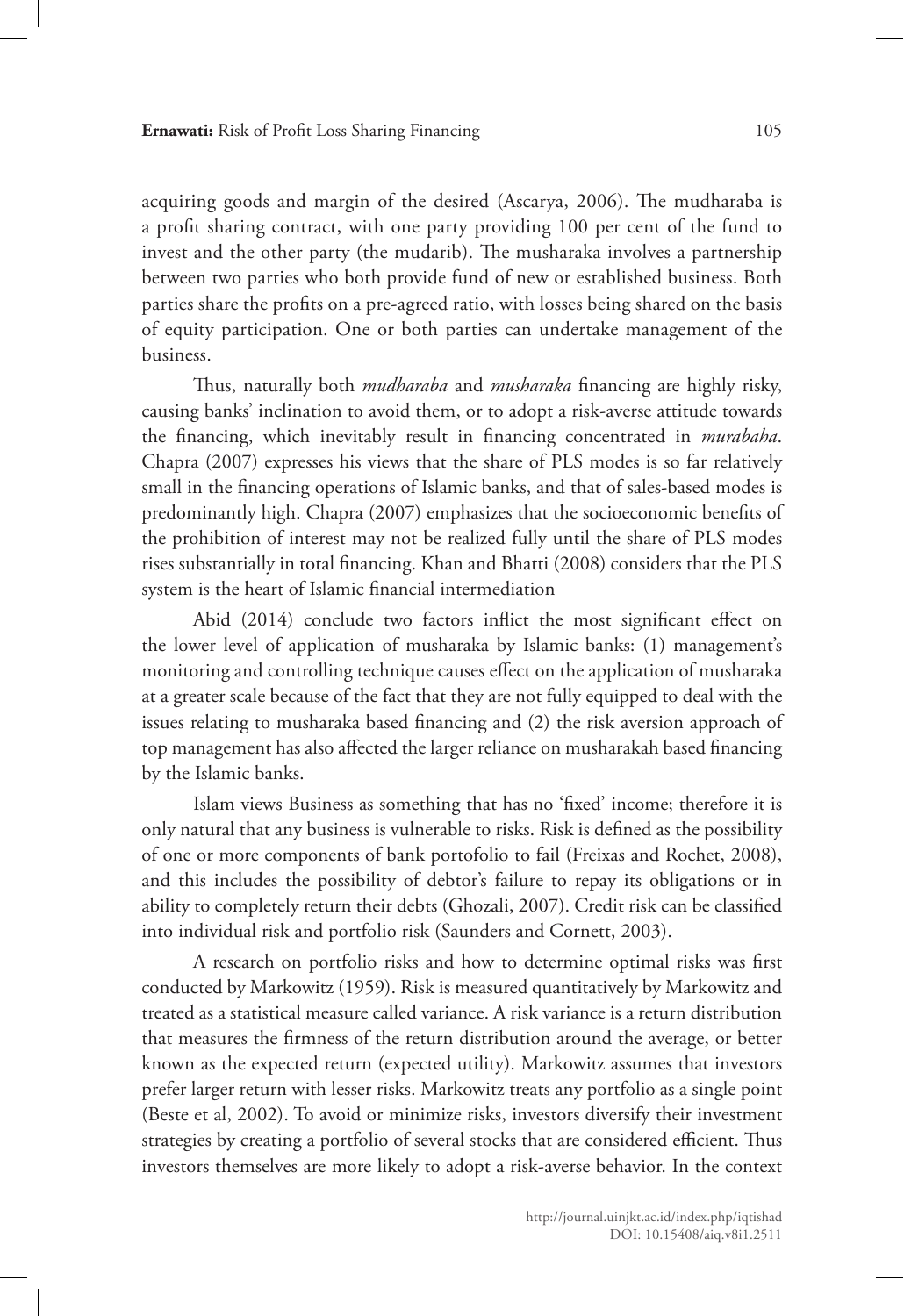of their behavior towards the risk it self, three types of behavior are possible: (1) risk-averse, giving a choice between two assets with equal rates of return, an investor will select the asset with lower level of risk; (2) risk-lover (seeking), giving a choice between two assets with equal rates of return, an investor will select the asset with higher level of risk; and (3) risk neutral, giving a choice between two assets with equal rates of return, the investor is indifferent to select any of them (Reilly and Brown, 2012).

Islamic bank transactions are more suitable for risk-lover or aggressive depositors, but on the contrary, it is more suitable for risk-averse or conservative borrowers, because PLS helps the borrower to share risk with Islamic Bank, for example musharaka (El Massah and Al-Sayed, 2013). Abid (2014) revealed the various factors influencing the application of musharaka financing by Islamic banks in three major categories: (1) internal factors; include: management's monitoring and controlling techniques; the role of top management, and effect of shariah supervision; (2) external factors: customers' preferences, dan government policies; and (3) communal factors: moral hazard, operational difficulties, and high risk.

A risk-averse attitude of fund owners can also be seen from their choice of a contract, where a revenue-sharing contact is more preferable than a profit-and-loss sharing contract, since the revenue-sharing type can reduce financial risks, although it still has an equal rate of return as the value of gross receipts is always greater or at least break even, while the value of receipts minus production cost will result in profit or loss. This means that in the revenue-sharing type, fund owners will never lose (at least for the revenue-sharing = 0 yet the capital remains intact), whereas in the profit-and-loss sharing type, fund owners may suffer losses to the extent of the amount of their capital (Ascarya: 2006).

### **Methods**

This study analyzes secondary data obtained from the monthly publication of the Indonesian Financial Services Authority in 2009-2014 period. The analysis is focused on the assessment of potential risks which consists: risk of return and risk of income losses as a result of participating in a particular type of financing (opportunity cost). The risk of return under uncertainty is measured by expected utility and variance of profit. This study use equivalent rate of return as proxy rate profit variable, thus risk of return is estimated by the standard deviation of equivalent of PLS return. A high standard deviation means that the profit is volatile (uncertain) or high risk, while a low standard deviation means a profit is generally consistent in producing similar returns or low risk.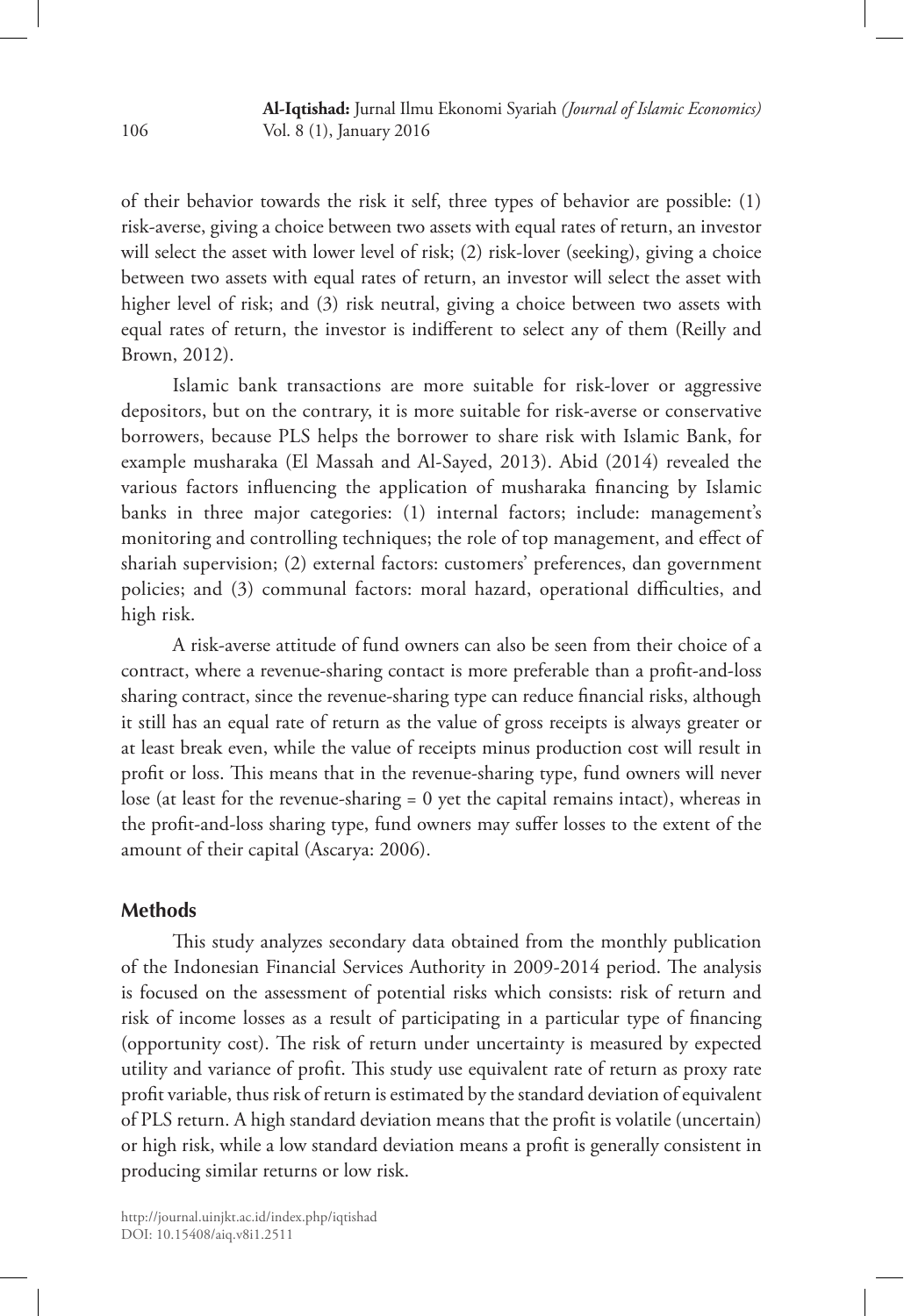**Ernawati:** Risk of Profit Loss Sharing Financing 107

$$
S = \sqrt{\frac{\sum_{i=1}^{n} (x_i - \overline{x})^2}{n-1}}
$$
.................(1)  
where:  $S =$  risk of return of PLS financing

 $x_i$  = each value of equivalent rate of return of PLS financing

= mean of equivalent rate of return of PLS financing  $\overline{x}$ 

 $n =$  the total number of data points

The risk of opportunity cost (OC) in Islamic bankingis the average ratio of the equivalent rate of return of PLS against *murabaha* financing, or:

where:  $OC_{nk}$  = opportunity cost of PLS financing x = equivalent rate of return pls = *mudharaba, musharaka* financing m = *murabaha* financing OC > 1 means that it is more attractive to invest in the PLS financing

On theother hand, risk-taking behavior is one that is adopted by Islamic banking to avoid a financing that has uncertain returns (PLS financing). The higher of proportion of PLS financing, the higher of willingness to share risk. Risk taking behavior estimated by:

RT > 1 risk lover;

 $RT \leq 1$  risk averse

where:  $RT = Risk-taking relative$ 

 $s = share of financing$ 

pls = *mudharaba, musharaka* financing

m = *murabaha* financing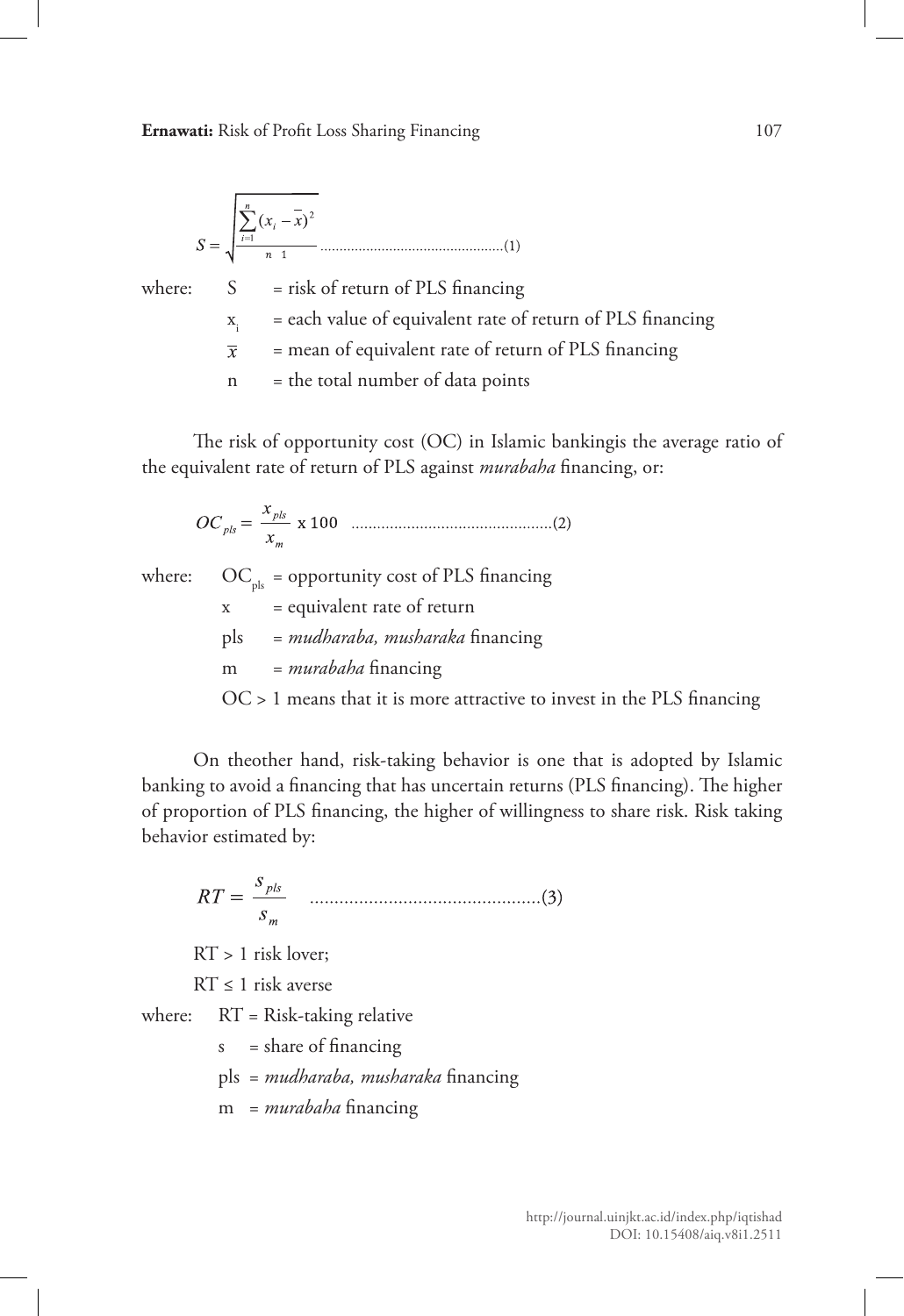### **Results and Discussion**

#### **The Financing Development of Islamic Banking**

The types of financing currently offered in *Sharia* Bank (SB) are *mudharaba, musharaka, murabaha, istishna, ijara* and *qardh*. In addition to these, BPRS also provides *salam* and multi-services contracts. The composition of financing services provided by SB over the period of 2009-2014 is presented in Table 2. In general, there was a tendency for the amount of financing to increase, except for *qardh*  which has decreased since 2012. Up to 2014, the total value of *qardh* financing was 5.9 billion. The biggest financing on SB was *murabaha* which has increased more than five times since 2009. The average proportion of *murabaha* contracts over the last six years was 58 percent; on the next place was *musharaka* contracts, about 22 percent; and the third one was *mudharaba*, reaching only 9 percent. The dominance of *murabaha* finance was also apparent in BPRS as can be seen in Figure 1, with a proportion of 80 percent. In contrast to these, the total amount of *ijara, istishna,*  and *salam* contracts is below 1 percent.

| Contract  | 2009   | 2010   | 2011    | 2012    | 2013    | 2014    |
|-----------|--------|--------|---------|---------|---------|---------|
| Mudharaba | 6,597  | 8,631  | 10,229  | 12,023  | 13,625  | 14,354  |
| Musharaka | 10.412 | 14,624 | 18,960  | 27,667  | 39,874  | 49,387  |
| Murabaha  | 26,321 | 37,508 | 56,365  | 88,004  | 110,565 | 117,371 |
| Istishna  | 423    | 347    | 326     | 376     | 582     | 633     |
| Ijara     | 1,305  | 2,341  | 3,839   | 7,345   | 10,481  | 11,620  |
| Qardh     | 1,829  | 4,731  | 12,937  | 12,090  | 8,995   | 5,965   |
| Total     | 46,886 | 68,181 | 102,655 | 147,505 | 184,122 | 199,330 |

|  | Table 2. The Composition of Financing of Sharia Bank (billions of rupiah) |  |  |  |
|--|---------------------------------------------------------------------------|--|--|--|
|  |                                                                           |  |  |  |

Source: OJK (2015)

On the other hand, based on the types of use, banking financial allocation can be categorized into productive (working capital and investment) and consumptive financing. A statistical data about Islamic banking in December 2014 period reveals that allocation for productive financing was about 60 percent, and the remaining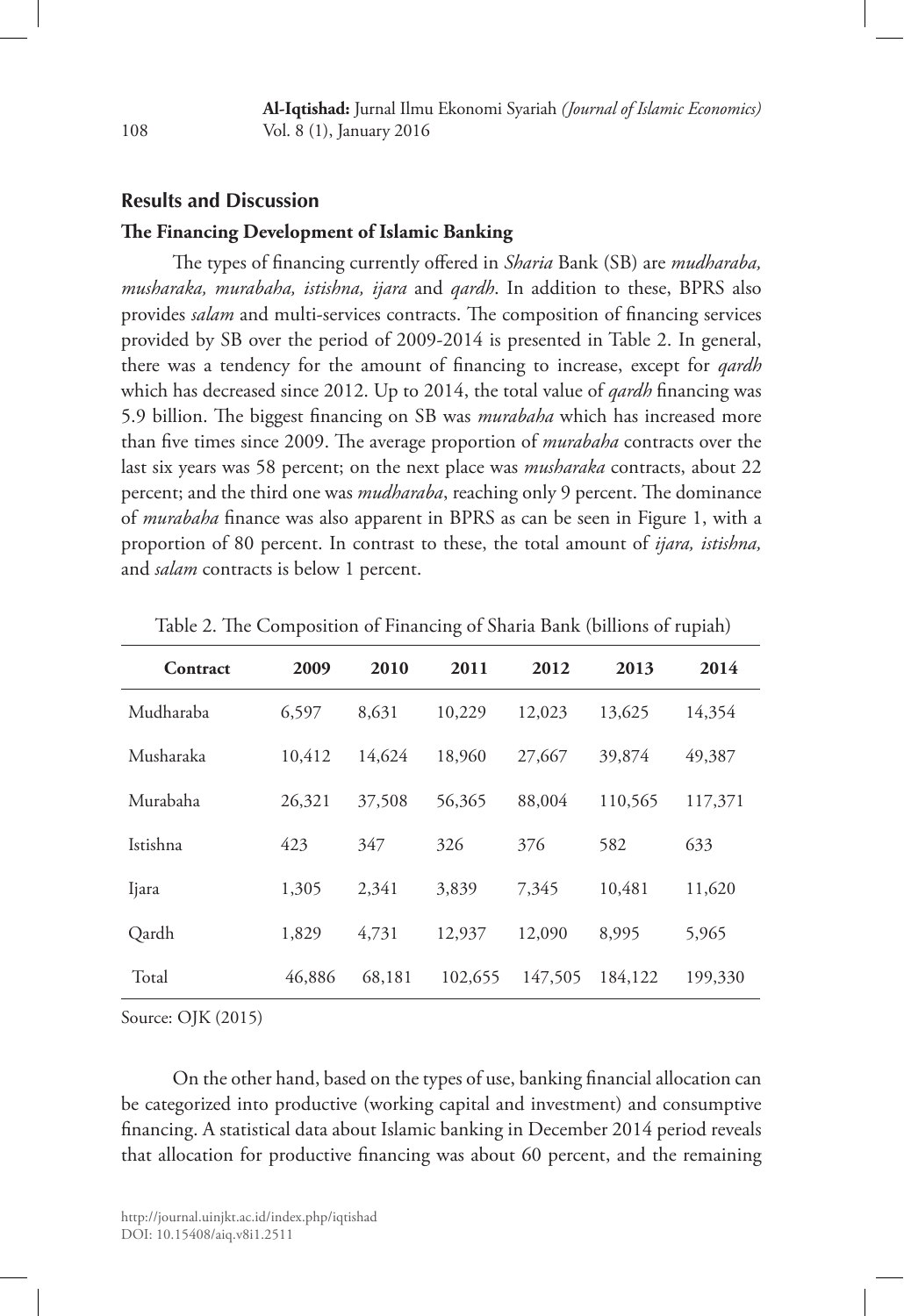percentage went to consumptive financing. This financing variation would surely affect the variation of existing non-performing financing (NPF) because working capital, investment, and consumption financing pose different risks. The percentage of NPF occurred in Islamic banking financing in 2014 are as follows: 6.24 on working capital, 4.45 on investment, and 2.6 on consumer. The data indicates that consumer financing has a rate of refund that is smoother and less risky than the othert ypes, and as a result consumer financing has a sufficiently high share in Islamic banking.

Furthermore, although financing allocation is used for productive, PLS is not the only contract offered, since other contracts, such as *murabaha* are also available. As of December 2014, the proportion of productive financing which used PLS contract on SB was 53.27 percent, while on BPRS it was only 21.29 percent. That PLS contract has an insignificant role in productive financing is a further indication of Islamic banking's reluctance to share risks.



Source: OJK (2015) processed

(b) Financing Proportion of Islamic Rural Bank

Figure 1. The proportion of Financing in Islamic Banking 2009-2014

The Islamic Banking in Indonesia more risk averse, as shows average value risk taking lower than one (or 0.35) as presented in Table 3. That means, proportion of PLS financing is 35 percent of murabaha financing. The risk averse behavior is more restrained in the SB groups than BPRS, as indicated by the risk averse average of the SB, which reached 0.55, while BPRS reached 0.16. Thus, BPRS is highly risk-averse in financing allocation. In fact, the BPRS group is extremely rigid in allocating funds to PLS contract, as was indicated by the small standard of deviation which was 0.01. Figure 2 provide a comparative development of risk-averse of Islamic Banking in Indonesia within the period 2009-2014.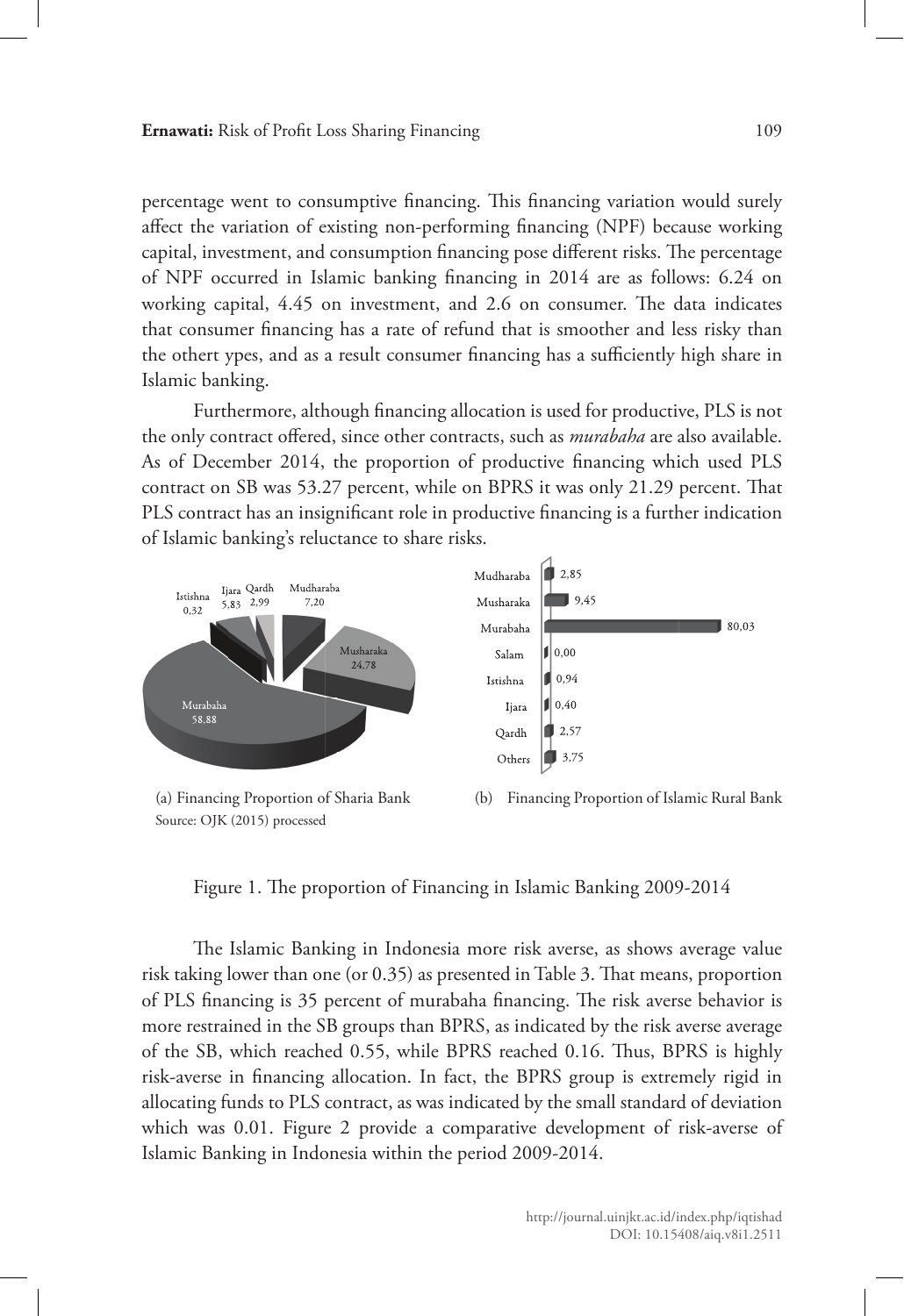| Description        | Sharia Bank<br>(SB) | Islamic Rural Bank<br>(BPRS) | <b>Total of Bank</b> |
|--------------------|---------------------|------------------------------|----------------------|
| Maximum            | 0.66                | 0.18                         | 0.66                 |
| Minimum            | 0.44                | 0.14                         | 0.14                 |
| Average            | 0.55                | 0.16                         | 0.35                 |
| Standard Deviation | 0.07                | 0.01                         | 0.20                 |

Table 3. Descriptive Statistics Risk Taking Behaviour of Islamic Banking in Indonesia

Source: Result of Research

A relatively high spike of risk-averse behavior was experienced by SB group up to 2012. In the beginning of 2013, this risk-averse tendency seemed to decrease both in the groups of BPRS and SB. At the end of 2014, the proportion of PLS against *murabaha* financing of BPRS was still low or about 17 percent, while that of the SB was 54 percent. The downward trend in the risk aversion is expected to continue in the SB group, which controls more than 90 percent of Islamic banking financing in Indonesia. The risk aversion of BPRS group is also expected to continue to decline, given that BPRS is a financial institution that closer to small medium enterprise's (SME's). In fact, the financial share of SME's in BPRS reaches 60 percent of the total financing distributed.



Figure 2. Risk Averse Behavior of Indonesian Islamic Banking 2009-2014

Table 4 presents risk of return of PLS financing. Based on the type of financing in total, the risk of return of *mudharaba* is higher than *musharaka,* as indicated by the standard of deviation 5.34 percent; while *musharaka* was 4.14 percent. In terms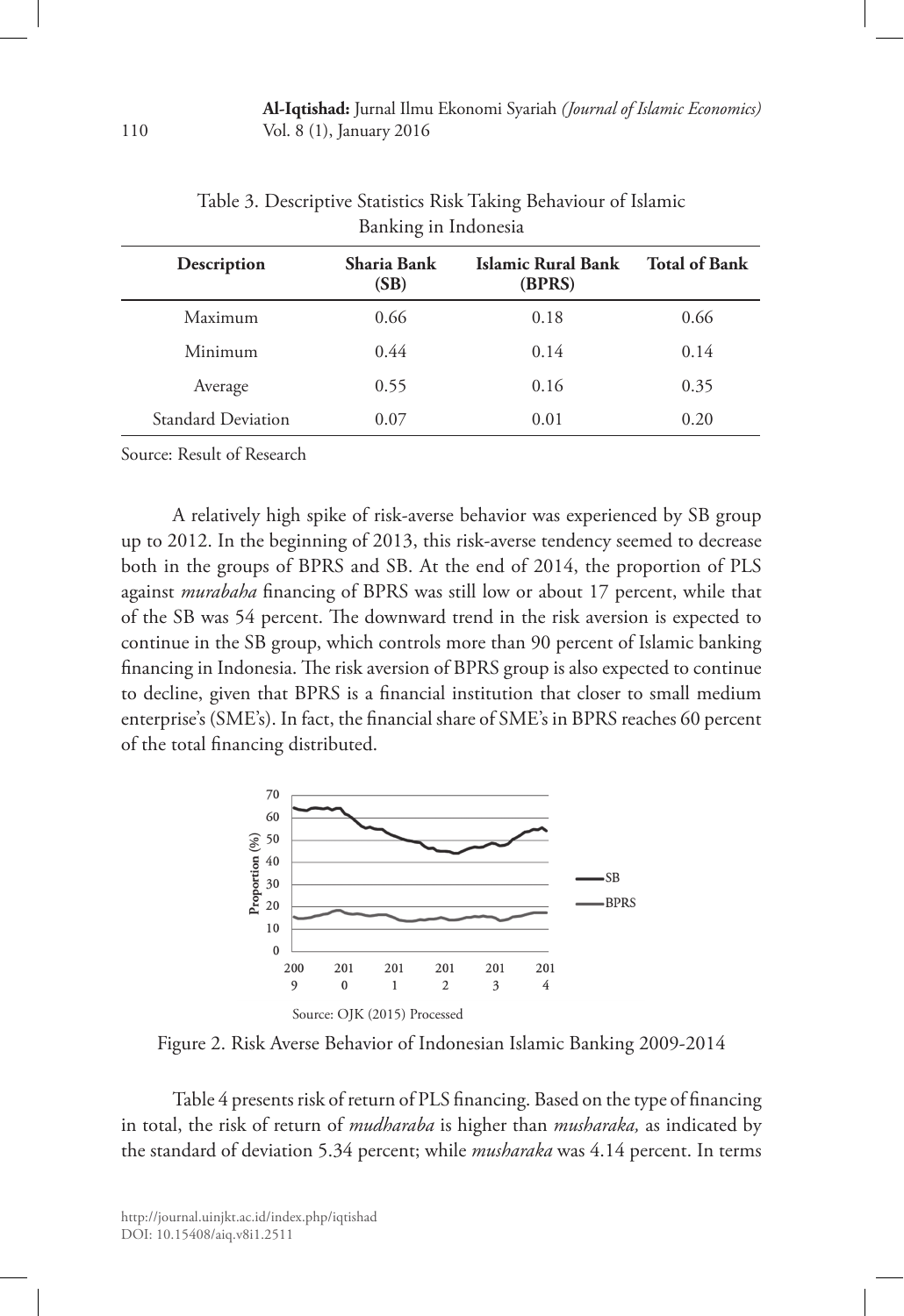of individual bank, there are different levels of risk. On the SB groups, the risk of return of *mudharaba* is higher than *musharaka,* but opposite to BPRS.

|                     |                  | $\omega$  |           |                              |           |           |
|---------------------|------------------|-----------|-----------|------------------------------|-----------|-----------|
| Description         | Sharia Bank (SB) |           |           | Islamic Rural Bank<br>(BPRS) | Total     |           |
|                     | Mudharaba        | Musharaka | Mudharaba | Musharaka                    | Mudharaba | Musharaka |
| Maximum             | 77.09            | 14.97     | 23.52     | 23.79                        | 77.09     | 23.79     |
| Minimum             | 14.14            | 10.85     | 14.73     | 14.18                        | 14.13     | 10.85     |
| Average             | 18.03            | 12.82     | 18.47     | 20.04                        | 18.25     | 16.43     |
| Stand.<br>Deviation | 7.33             | 1.22      | 2.01      | 2.56                         | 5.34      | 4.14      |

Table 4. Descriptive Statistics Risk of Return of Profit Loss Sharing Financing (percent)

Source: Results of the research

Furthermore, other financing risk associated with Islamic banking is opportunity cost (OC). A descriptive statistics of the opportunity costs is given in Table 5. OC average of *mudharaba* contract to all group bank show the value more than one (or  $>1$ ); and lower than one (or <1) to musharaka contract. However on an individual basis, this is only consistent on SB group. This shows that in SB groups, the opportunity to earn a higher income is more probable in *mudharaba*  than *musharaka* contract*.* The opposite applies to BPRS. Thus, when viewed from the income aspect, *mudharaba* is the next most appealing financing after *murabaha*  in SB*,* whereas *musharaka* takes this position in BPRS.

| <b>Description</b>    | Sharia Bank (SB) |           |           | Islamic Rural Bank<br>(BPRS) | Total               |      |  |
|-----------------------|------------------|-----------|-----------|------------------------------|---------------------|------|--|
|                       | Mudharaba        | Musharaka | Mudharaba | Musharaka                    | Mudharaba Musharaka |      |  |
| Maximum               | 1.51             | 1.11      | 1.23      | 1.24                         | 1.51                | 1.24 |  |
| Minimum               | 0.22             | 0.14      | 0.71      | 0.73                         | 0.22                | 0.14 |  |
| Average               | 1.14             | 0.86      | 0.96      | 1.04                         | 1.05                | 0.94 |  |
| Standard<br>Deviation | 0.19             | 0.19      | 0.10      | 0.14                         | 0.18                | 0.19 |  |

Table 5. Descriptive Statistics Opportunity Cost of PLS Financing (percent)

Source: Results of the Research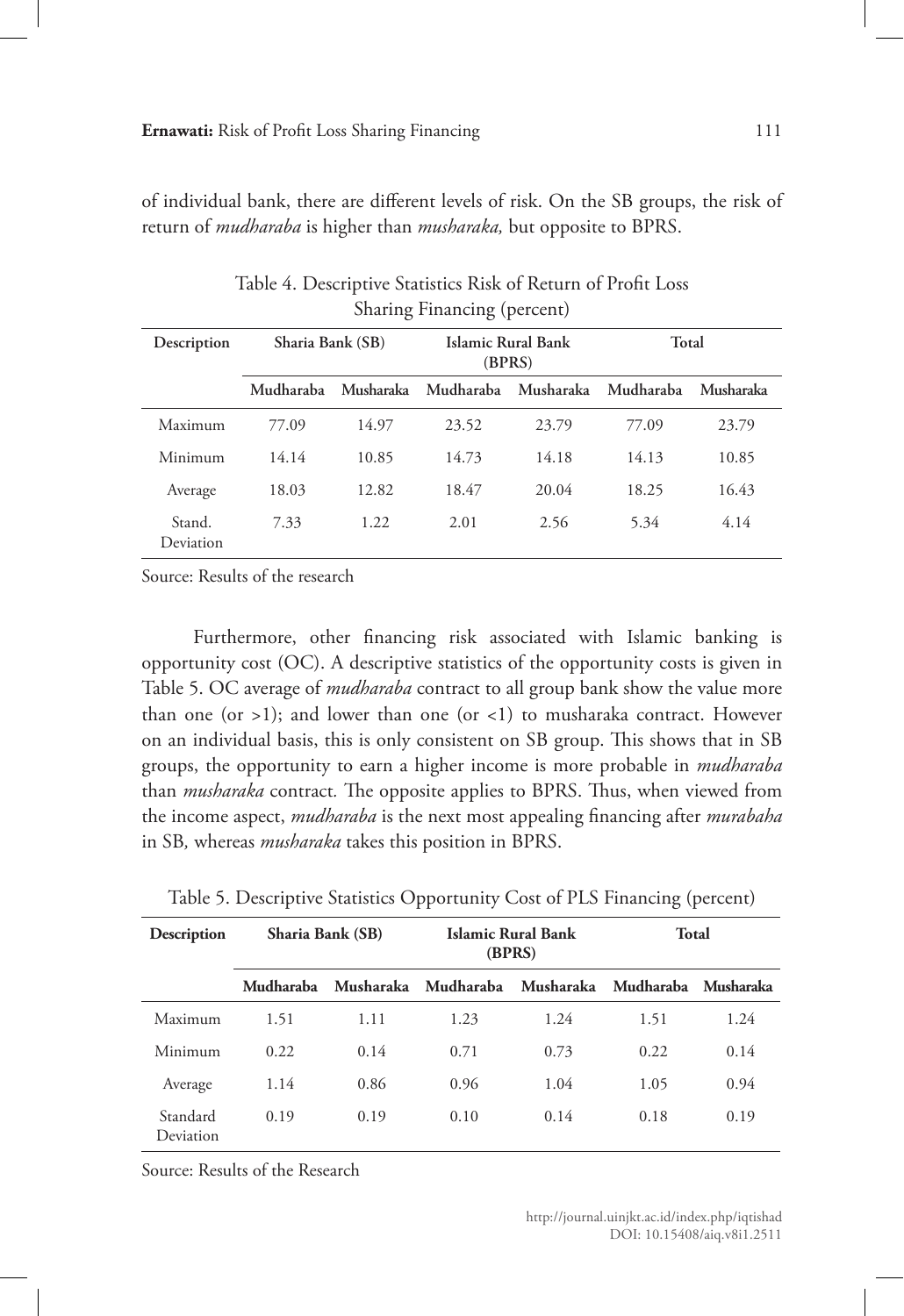There is obviously a difference in the risk taking behaviors adopted by SB and BPRS. While SB s are more flexible about facing risk, BPRS is more rigid or more reluctant to share risks due to lower ability to control the financing risk. Most BPRS have high efficiency but not have high profitability, vice versa (Warninda and Hosen, 2015). BPRS being powerless against *mudharib* and other business partners that belongs mostly small medium enterprises (SME's). The SME's group is also one of the constraints of the implementation of PLS contract (Ahmed, 2006; Iqbal and Llewellyn, 2002). The most important aspect (priority) performance of sharia microfinance among the clusters is human resources (Amalia and Atiqah, 2015).

The risk of return *mudharaba* in general much more volatile than *musharaka*. This is largely due to the fact, in *mudharaba* fund granted is managed by the *mudharib* itself. The only obligation of the *mudharib* is to report any revenue. Its potentially causing *mudharaba* to be highly vulnerable to agency problems (Chong &Liu, 2009). Agency problems occur when an entrepreneur has an incentive to report lower revenues. Initially, this issue arises due to asymmetric information on *mudharib*, which causes the Islamic Banking to experience *adverse selection* (Shinsuke, 2010; Safieddine, 2009). It is then obvious that business ethics is another potential issue related to PLS financing in Islamic Banking (Farooq &Ahmed, 2013).

Furthermore, empirical findings show that, for the entire groups of banks, the value of the opportunity cost (OC) of *mudharaba* is bigger than one (or > 1), and *musharaka* is lower than one (or <1). However, for individual bank, the OC of *mudharaba* is < 1, while *musharaka is* >1 in the BPRS group. This suggests that, in terms of potential revenue in BPRS, *musharaka* contract is more attractive than *mudharaba*, and the opposite occurs in the SB group.

Based on the discussion above, it is clear that on the one hand Islamic banking considers it more secure to allocation funds to *murabaha* contract, which is an alternative to *musharaka*. However, *musharaka* contract is less attractive due to the low potential revenue that can be gained. While *mudharaba* offers more promising high returns, it is also accompanied by high risk of return. Therefore, among the reasons why banks are reluctant to apply for *mudaraba* are the high risk and the prudential reason. One of factors causing high risk in *mudharaba* is asymetric information, which in turn may tempt *mudharib* into moral hazard. Having said that, it must be recognized that the risk itself is natural in business. However, when a risk involves moral hazard, then a systemic steps is needed to minimize such behaviors. Since it encourages unfair profit loss sharing, moral hazard is seen as one form of business injustice. As a result, Islamic Banking more disincentives to develop *mudharaba* contract.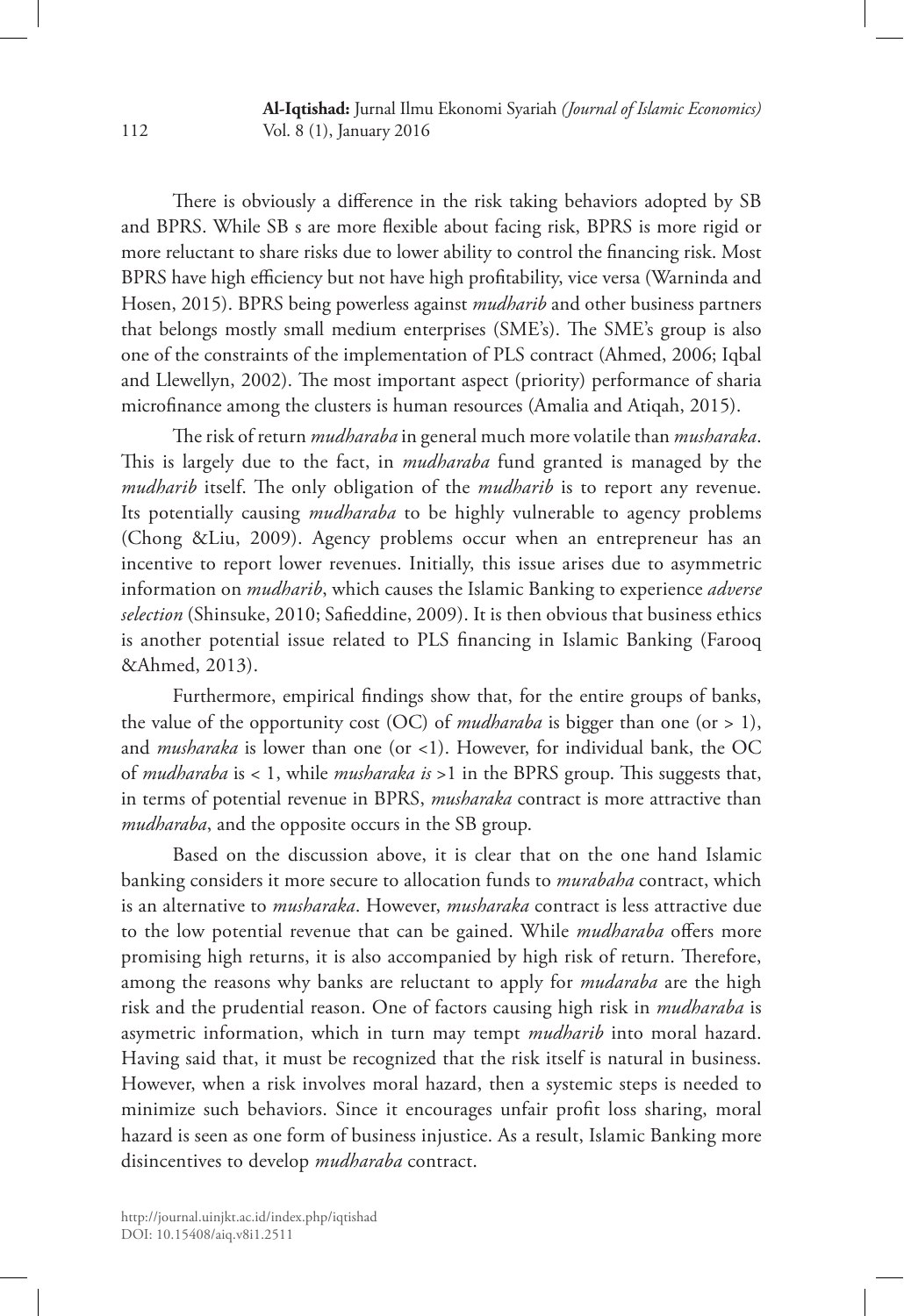**Ernawati:** Risk of Profit Loss Sharing Financing 113

There are actually several steps that can be taken to deal with the issue of moral hazard, for example apply a standard financial records to *mudharib*. However, such recording needs to be examined by an independent party. Although *mudharib* is not required to keep a financial statements (since it is only a small business group), it remains important to evaluate *mudharib's* financial performance.

Therefore, to protect all parties that have agreed in a partnership, it is importance to clear rules as well as a mechanism of checks and balances. This mechanism can also be applied to the case of *musharaka*. Although it is recognized in *musharaka* that banks can be involved in business management or in the intervention of partner's business according to particular agreement, some standard guide lines concerning financial records are needed, particularly those which recognize expenses and income, in order to reach a shared understanding between both parties of similar vein. It is also necessary to make every effort to improve banking managerial capabilities of *mudharib* and its business partners.

#### **Conclusion**

Islamic banking generally adopts risk averse behaviors in allocating PLS financing, but Islamic Rural Bank group is apparently more risk averse than Sharia Bank. In general, the risk of return of *mudharaba* is more volatile than the risk of return of *musharaka*, due to the high potential of agency problems in *mudharaba*. The results of this study further reveal that among all groups of banks, *murabaha* promises higher incomes than *musharaka*. Individually, however *mudaraba* is more attractive to the groups of Sharia Banks, except for Islamic Rural Bank which considers *musharaka* to be more promising in gaining higher returns and therefore find it more attractive. Islamic banking considers it more secure to allocation of financing to *mushakara* contract, as an alternative to *murabaha* contract, although its less attractive due to the low potential revenue that can be obtained. However, while *mudharaba* is more promising in terms of high returns, it is also accompanied by high risk of return. Several steps can be taken to minimize the risk averse behaviors of Islamic banks: *first,* developing a standard of financial records under management of an independent agency; *second,* introducing a regulation that serves as a mechanism of checks and balances; *third,* increasing banking managerial abilities of *mudharib*/business partners over business conditions.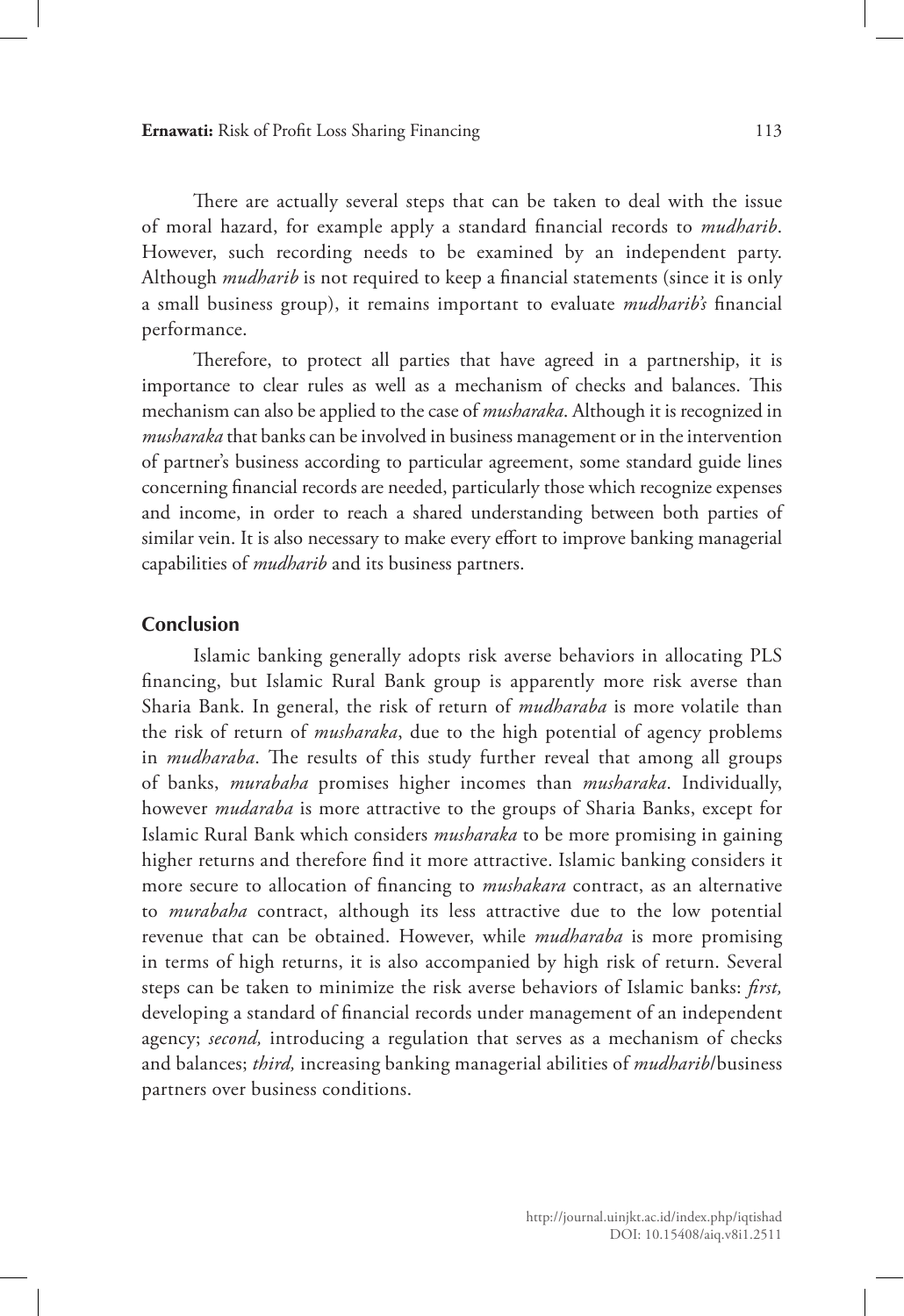# **References**

- Abid, M.M. (2014). *Critical Analysis of Some of The Major Internal Hindrance Factors in The Application of Musharakah Financing by the Islamic Banks*. International Journal of Education and Research Vol. 2 No. 9, pp 125-142
- Abusharbeh, M.T. (2014). *Credit Risks and Profitability of Islamic Banks: Evidence from Indonesia*. World Review of Business Research Vol. 4. No. 3. pp. 136 – 147
- Ahmed, M. (2006). *Practice of Mudharaba and Musharaka in Islamic Bank*ing. Journal of Islamic Economics and Finance Vol. 2 No.1.
- Ahmed, A. & Naqvi. (2011). *Liquidity Risk and Islamic Banks: Evidence from Pakistan*. Interdisciplinary Journal of Research in Business Vol. 1, Issue. 9. pp.99- 102
- Amalia, Euis & Atiqah, M. (2015). *Evaluating The Models of Sharia Microfinance in Indonesia: An Analytical Network Process (ANP) Approach*. Al-Iqtishad: Vol. 7, No. 1. pp.13-30
- Ariffin, A.F. & Tafri, F.H. (2014). *The Impact of Financial Risk on Islamic Banks' Profitability*. International Conference on Business, Sociology and Applied Sciences (ICBSAS'14) March 26-27, 2014 in Kuala Lumpur
- Ariffin, N, et.al. (2009). *Risks in Islamic Banks: Evidence From Empirical Research*. Journal of Banking Regulation, 10(2), pp 153-163.
- Ascarya. (2006). *Contract and Product of Islamic Banking: Concepts and Practices Some State*. Jakarta: Bank Indonesia.
- Al-Tamimi, H. & Al-Mazrooei, F. (2007). *Banks' Risk Management: A Comparison Study of UAE National and Foreign Banks*. The Journal of Risk Finance, Vol. 8 No. 4. pp. 394-409.
- Beste, et al, (2002). *The Markowitz Model: Selecting an Efficient Investment Portfolio*. Lafayette College, Mathematics REU Program.
- Chapra, M.U. (2007). *The Case Against Interest: Is It Compelling?,* Thunderbird International Business Review Vol. 49 (2). pp.161-186.
- Chong, B.S. & Liu, M.H. (2009). *Islamic Banking: Interest-Free or Interest-Based*. Pacific-Basin Finance Journal 17, 125–144.
- El Massah, S. & Al-Sayed, O. (2013). *Risk Aversion and Islamic Finance: An Experimental Approach*. International Journal of Information Technology and Business Management. Vol.16 No.1 , pp. 49-77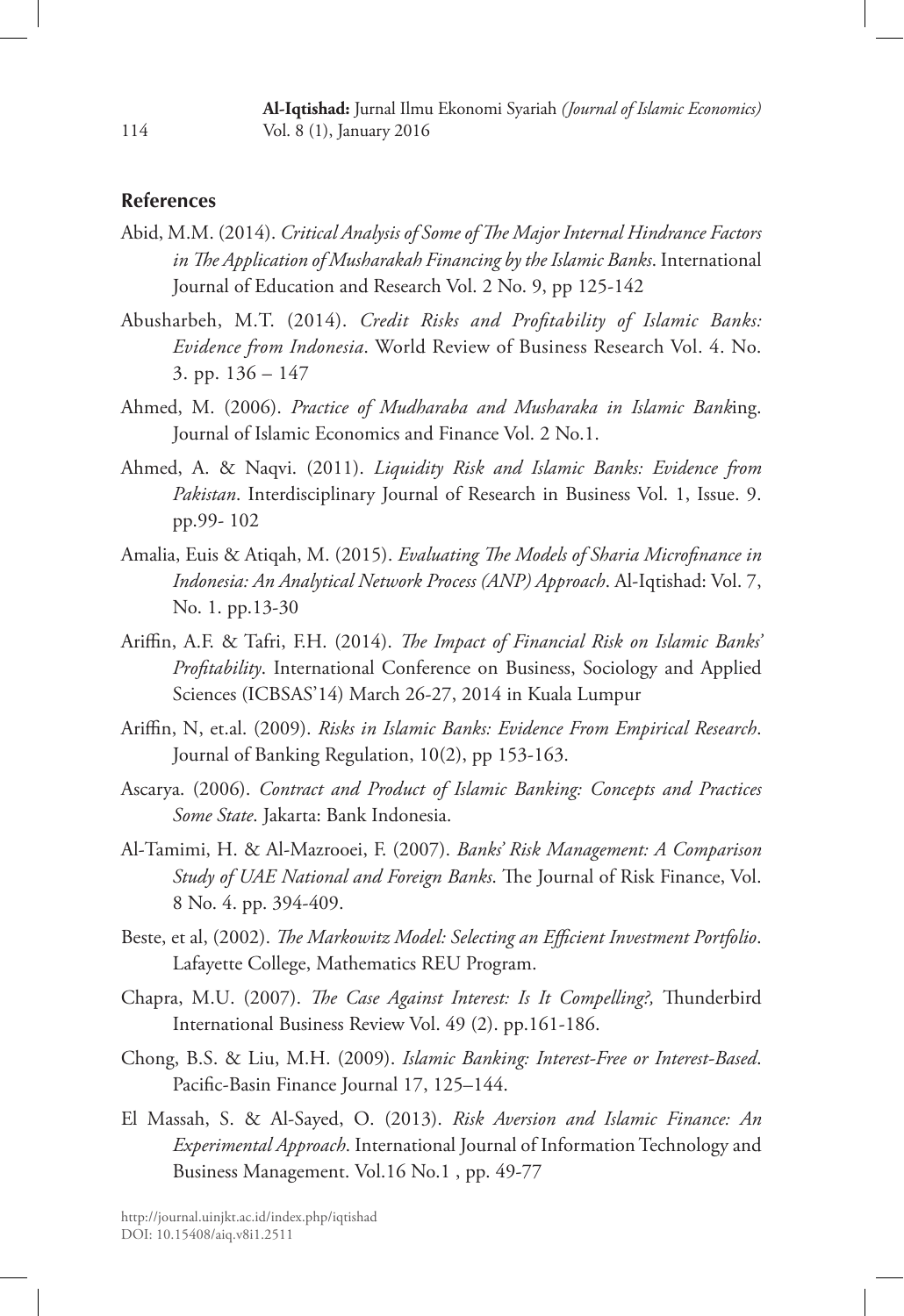- Farooq, M. & Ahmed, M.M.M. (2013). *Musharaka Financing: Experience of Pakistani Banks.* World Applied Sciences Journal 21 (2), pp. 181-189.
- Freixas. X & Rochet J.C. (2008). *Microeconomics of Banking*. Maschacutes: MIT Press.
- Ghozali, I. (2007). *Banking Risk Management: Value at Risk approach*. Semarang: Badan Penerbit Universitas Diponegoro.
- Iqbal, M. & Llewellyn, D. (2002). *Islamic Banking and Finance: New Perspectives on Profit-Sharing and Risk*. USA: Edward Elgar Northampton
- Jacobs, B.I, et.al. (2005). *Portofolio Optimization with Factors, Scenarios, and Realistic Short Positions*. Operation Research Vol 53 No. 4, pp. 586-599
- Khan, M.M. & Bhatti, M.I. (2008). Development in Islamic Banking: The case of Pakistan. England: Palgrave Macmillan
- Marliana A, et.al. (2011). *Operational Risk in Islamic Banks: Examination of Issues*. Qualitative Research in Financial Markets, 3 (2), pp. 131–151.
- Misman, F.N. (2012). *Financing Structures, Bank Specific Variables and Credit Risk: Malaysian Islamic Banks*. Journal of Business and Policy Research Vol. 7. No. 1. April 2012 Special Issue. pp. 102 - 114
- Muhammad F, et.al. (2011). *Liquidity Risk Management: A comparative Study Between Conventional and Islamic Banks of Pakistan*. Interdisciplinary Journal of Research in Business, 1, 35-44.
- Otoritas Jasa Keuangan. (2015). *Islamic Banking Statistics December 2014*, Jakarta: Otoritas Jasa Keuangan RI.
- Pratama, Y.C. (2015). *Macroeconomic Variable and Its Influence on Performance of Indonesian Islamic Banking*. Al-Iqtishad: Vol. 7 No. 1, pp. 45-58.
- Reilly, F. & Brown, K. (2012). *Analysis of Investment and Management of Portfolio*. Canada: South-Western
- Said, A. (2013). *Risks and Efficiency in the Islamic Banking Systems: The Case of Selected Islamic Banks in MENA Region*. International Journal of Economics and Financial Issues Vol. 3, No. 1, pp.66-73
- Saunders, A. & Cornett, M.M. (2003). *Financial Institutions Management: A Risk Management Approach*. Singapore: Mc Graw Hill.
- Shinsuke, Nagaoka. (2010). *Reconsidering Mudarabah Contracts in Islamic Finance: What is the Economic Wisdom (Hikmah) of Partnership-based Instruments?.* Review of Islamic Economics, Vol. 13, No. 2, pp. 65–79.